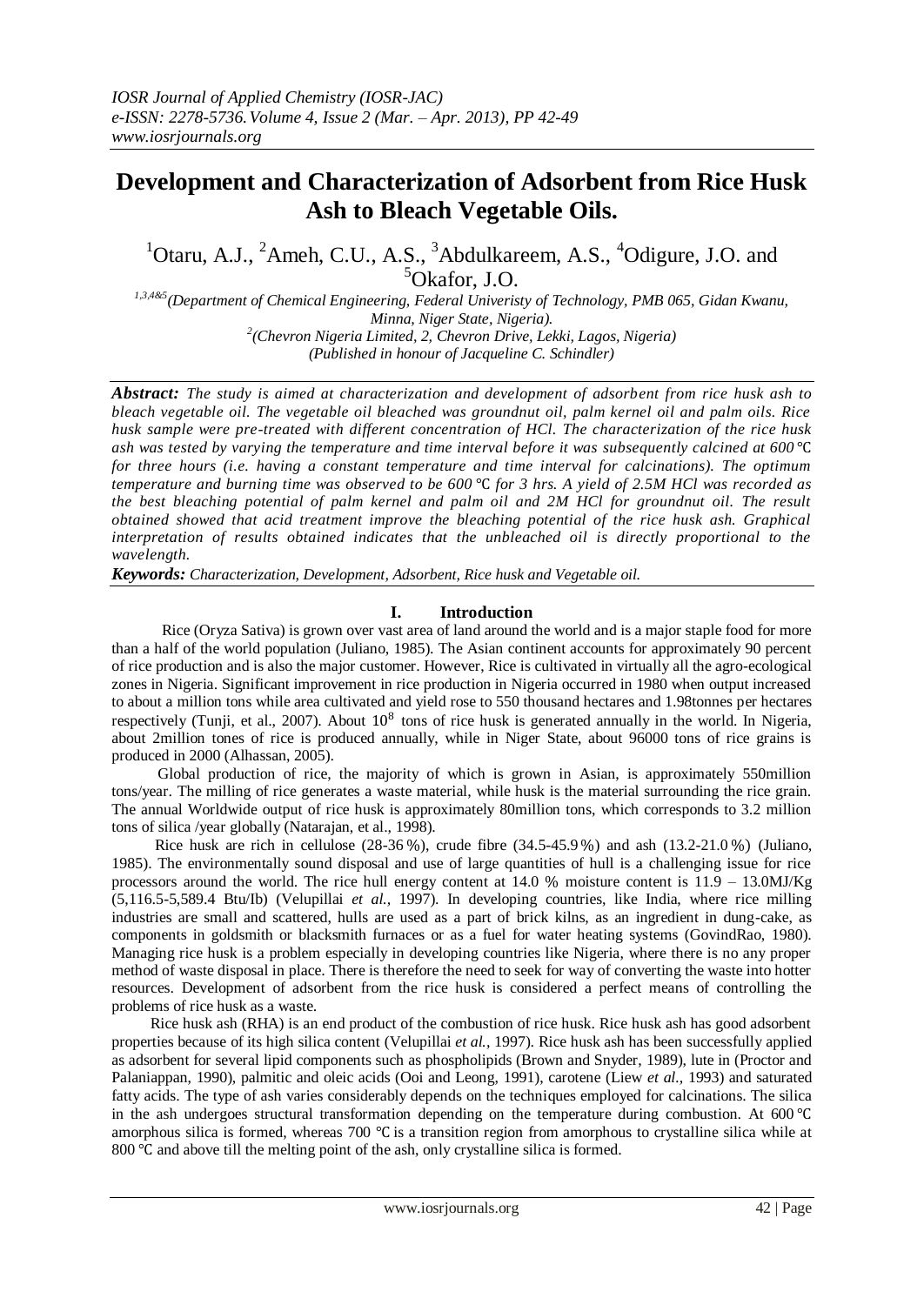This study is focus on the development of adsorbent from rice husk for the bleaching of vegetable oil using various pretreated and untreated samples.

# **Preparation of the Rice Husk**

# **II. Research Methodology**

 The rice husk was washed thoroughly with de- ionized water to remove dirt and then dried in an oven for three and the half hours at 130 ℃.

## **Pre-treatment**

 60 g of the clean and dried rice husks each was treated with different concentration of HCl in the range of 0.5-2.5M at 0.5M interval. Acid leaching was performed by boiling at 90 ℃ for 3 hours with acid/rice husk ratio 10 ml: 1g. After leaching, the Pre-treated rice husk were washed in plenty of distilled water and tested with pH meter for neutrality and then dried in the oven at 110℃ for three and the half hours. The colors of the pre-treated rice husk were observed.

#### **Calcination process**

 The pre-treated samples plus untreated samples of the rice husks were charred in the oven at 110℃ for four hours. The ash was prepared by burning the rice husks inside a muffle furnace at 600 ℃ for 3 hours which was obtained by variation of temperature from 500-800 ℃ at an interval of 100 ℃ and time of the ash (1, 2 and 3 hours), in a porcelain crucible placed in an electric furnace and then cooled at room temperature. The selected temperature and time (600 ℃ for 3 hour) gave the best characterization results in terms of ash content, fixed carbon, and moisture content and from literature since we are interested in amorphous silica and not crystalline silica in terms of ash content.

## **Bleaching of Vegetable Oils**

 0.5 g of the powdered ash from each sample was used to bleach 20 ml each of groundnut oil, palm oils and palm kernel oil. Bleaching was carried out at a constant temperature and time at 80 ℃ for 30 minutes respectively with constant stirring using magnetic stirrer on a magnetic hotplate. It was also followed by filtering the slurry using a vacuum pump. The filtered oil samples were then analyzed using a spectrophotometer at different wavelengths at the visible region between 380 nm-800 nm.

#### **Characterization of Rice Husk Ash, Bulk Density Determination**

 A measuring cylinder (ml) was used to measure a certain amount of water. Another measuring cylinder is then used to measure the rice husk ash which is then poured into the water in the first measuring cylinder, the volume of the water increases. The volume in the water formerly in the cylinder  $(V_1)$  then subtracted from the new volume of the water  $(V_2)$  and the change in the volume is then divided by known weight of the rice husk ash, then the bulk density is obtained. (Oyetola and Abdullahi, 2006)

#### **Characterization of the Developed Adsorbent**

 The following test was carried out in order to fully specify the characterization of activated carbon for the rice husk.

#### **Determination of Ash Content**

 This was carried out in accordance to standard ASTM D 2866 (1987) method. 20 g of the dry pre-treated sample was placed in a porcelain crucible, weigh of crucible plus weight of dry rice husk was noted and recorded as  $W_2$ . The sample was then transferred into a muffle furnace (Apex, 1999) set at a temperature of 600 ℃ for 3 hours after which it was removed and allowed to cool at room temperature. The crucible and its content were reweighed and the weight was recorded as  $W_3$ . This process was carried out for all samples. The ash content was calculated using the formula;

Ash content= $\frac{W_{ash}}{W_{RH}} \times 100 = \frac{W_{2-W_3}}{W_0}$  $\frac{z-w_3}{w_0}$  × 100 Where  $W_{ash}$  = weight of ash after heating =  $W_2-W_3$ ,  $W_0$  = Original weight of sample.

# **Moisture Content Determination**

 This procedure is in accordance with standard ASTM (1987) method. 20 g of sample were weighed into a paddy dish and the weight of the sample plus paddy dish was noted as  $W_2$ . The sample is then placed in a porcelain crucible and charred into the muffle furnace at a temperature of about 600 ℃ for 3 hours. It was then cooled at room temperature and it was then placed back into a paddy dish and reweighed.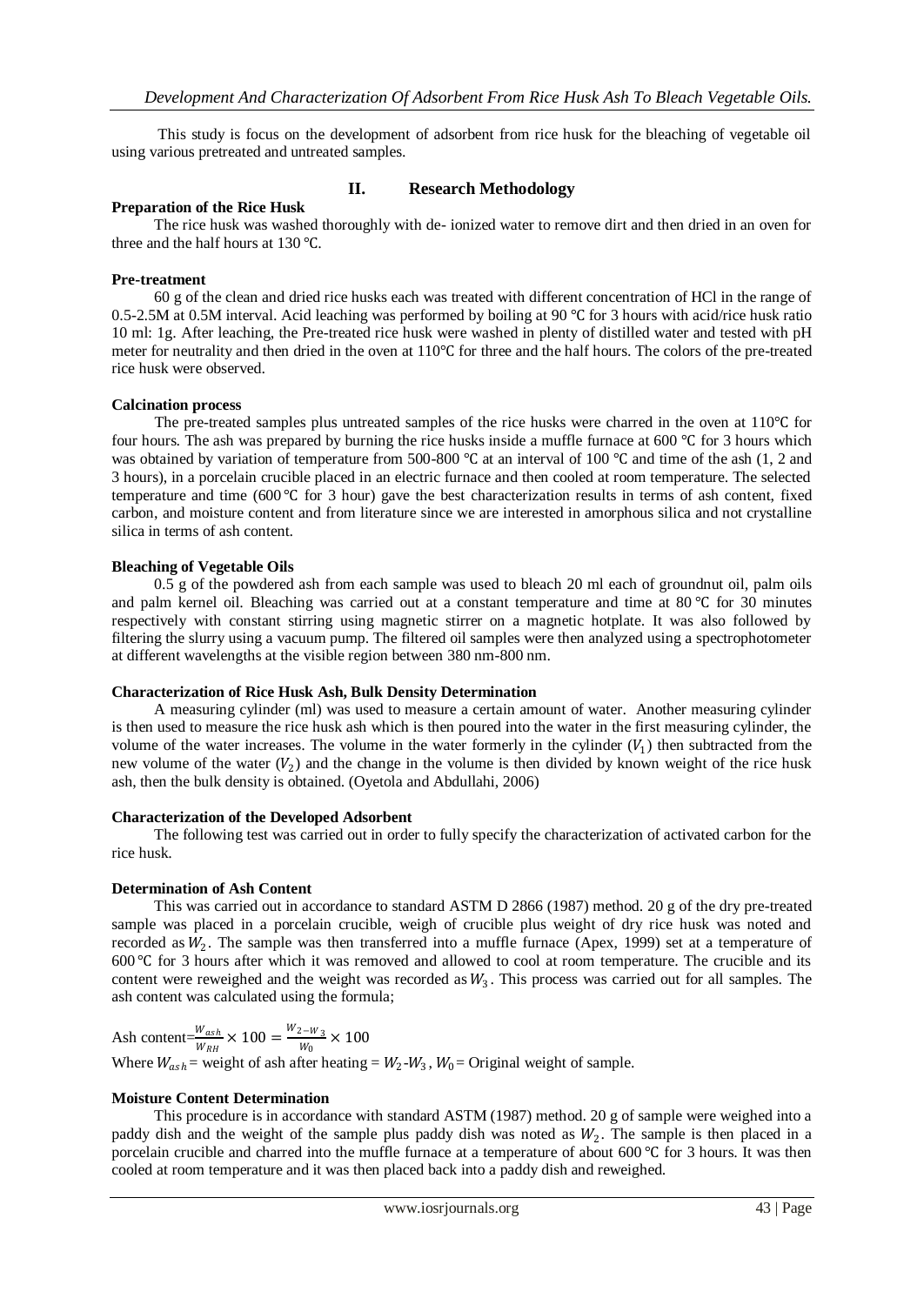Moisture content (MC)  $= \frac{W_2 - W_3}{W_2 - W_1} \times 100$ Where  $W_2$  = Original weight of sample + Crucible.  $W_1$  = Weight of Crucible.  $W_3$  = Dried weight of sample + Crucible.

## **Yield of charcoal**

This was obtained by calculation (Ekanem, 1996)

Yield (Ych)  $= \frac{(wt\ of\ S+C)b-(wt\ of\ S+C)a}{(wt\ of\ S+C)b} \times 100$ 

Where (wt of  $S+C$ )b = Weight of sample +Crucible before ashing. (Wt of  $S+C$ )a = Weight of sample + Crucible after ashing.

#### **Fixed carbon determination**

 This was conducted according to the procedure in ASTM (1987). The fixed carbon content was determined by;

Fixed carbon content= $\frac{Ych-Ac-Mc}{Ych} \times 100$ 

#### **Pore volume determination**

 The pore volume was determined according to smith (1981). 20 g of the sample was weighed into a paddy dish and the weight of the sample plus paddy dish was noted and recorded as  $W_0$ . During pre-treatment some amount of acid was poured into the sample and it was boiled for about 3hours for a temperature of 90 ℃. After the air in the pore had been displaced, the weight was recorded as W. This procedure was carried out for all samples.

Pore volume  $(cm^3/g) = (W_{DS}/\rho_w)$  or  $(\frac{W_{0}-W_1}{W_{0}-W_0})$  $\frac{v_0 - w_1}{w - w_1}$ ) density of water.

Where  $W_{1}$ =weight of paddy dish,  $W_{0}$ = initial weight of sample and paddy dish, W= final weight of sample and paddy dish,  $\rho_w$ =density of water 1 g/cm<sup>3</sup>,  $W_{Ds}$ =weight of dry sample.

#### **Determination of Porosity and Void Volume**

The porosity is determined according to smith (1981) by calculation.

Porosity  $(P_0) = V_v/V_t$ 

Where  $V_t$  = Total volume and  $V_v$  is the void volume.

The void volume was obtained first by determining the total volume of the cylinder  $(V_t = \pi r^2 h)$  used for the experiment and also the volume of the solid is determined i.e. the activated carbon/ash used.

 $V_S = M_S$  $\sqrt{G_S} \rho_w$ Where  $r =$  radius  $h$ = height  $M_s$  = Mass of solid  $G_s$  = Specific gravity  $\rho_w$  = Density of water

Then Void Volume  $(V_v)$  was obtained as  $V_v = V_t - V_s$ 

#### **III. Results And Discussions**

 The results of the characterization and development of adsorbent from rice husk ash to bleach vegetable oil are presented in tabular and graphical forms.

#### **Characterization of rice husk carbonized ash**

 Characterization of rice husk carbonized ash is characterized at different temperature ranging from 500- 800 ℃ and at different time interval. The results obtained on various analysis conducted in this study are presented below.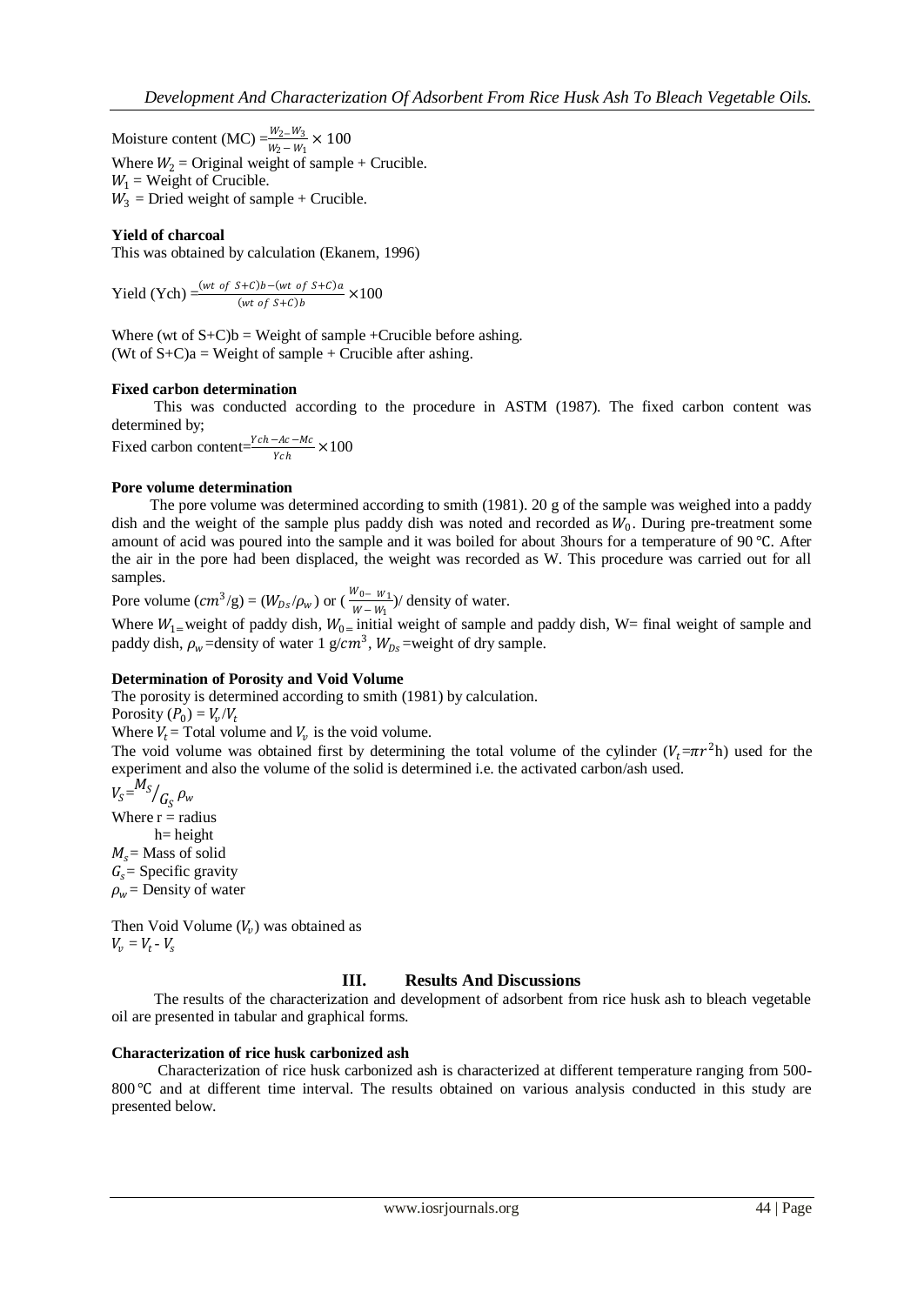| Table 1: Characterization of Kice Husk Carbonized Ash at Different Temperature |              |          |                 |              |                 |  |  |
|--------------------------------------------------------------------------------|--------------|----------|-----------------|--------------|-----------------|--|--|
| (Constant Time=1hour and mass of sample=20 g)                                  |              |          |                 |              |                 |  |  |
| Temperature                                                                    | Ash content  | Porosity | Moisture        | Fixed carbon | Charcoal yield  |  |  |
| ٥٢                                                                             | $\mathbf{g}$ |          | content $(\% )$ | $(\%)$       | $\mathcal{O}_0$ |  |  |
| 500                                                                            | 6.78         | 0.938    | 7.16            | 86.50        | 66.10           |  |  |
| 600                                                                            | 5.88         | 0.939    | 7.10            | 87.82        | 70.60           |  |  |
| 700                                                                            | 5.72         | 0.940    | 7.08            | 87.94        | 71.40           |  |  |

# **Table 1: Characterization of Rice Husk Carbonized Ash at Different Temperature**

#### **Table 2: Characterization of Rice Husk Carbonized Ash at Different Temperature (Constant Time=2 hours)**

| Temperature | Ash content | Porosity | Moisture        | Fixed carbon  | Charcoal yield |
|-------------|-------------|----------|-----------------|---------------|----------------|
| °C          | (g)         |          | content $(\% )$ | $\frac{1}{2}$ | (%)            |
| 500         | 5.451       | 0.942    | 7.08            | 82.81         | 72.75          |
| 600         | 5.740       | 0.942    | 7.03            | 82.09         | 71.30          |
|             |             |          |                 |               |                |
| 700         | 5.540       | 0.945    | 6.99            | 82.67         | 72.30          |

#### **Table 3: Characterization of Rice Husk Carbonized Ash at Different Temperature (Constant Time=3 hours)**

| Temperature         | Ash content | Porosity | Moisture        | Fixed carbon | Charcoal yield |
|---------------------|-------------|----------|-----------------|--------------|----------------|
| $\circ$<br><b>1</b> | g.          |          | content $(\% )$ | (9/0)        | (96)           |
| 500                 | 5.420       | 0.949    | 7.28            | 82.58        | 72.90          |
| 600                 | 5.999       | 0.951    | 6.63            | 81.95        | 70.01          |
| 700                 | 5.131       | 0.950    | 6.63            | 84.17        | 74.35          |

#### **Table 4: Characterization of Rice Husk Carbonized Ash at Different Time Interval (Constant Temperature=600** ℃**)**  $\overline{a}$

| Time  | Ash content | Porosity | Moisture        | Fixed carbon | Charcoal      |
|-------|-------------|----------|-----------------|--------------|---------------|
| Hours | (g)         |          | content $(\% )$ | (%)          | yield $(\% )$ |
|       | 5.880       | 0.939    | 7.10            | 87.82        | 70.60         |
|       |             |          |                 |              |               |
|       | 5.740       | 0.942    | 7.03            | 82.09        | 71.30         |
|       |             |          |                 |              |               |
|       | 5.999       | 0.951    | 6.63            | 81.95        | 70.01         |
|       |             |          |                 |              |               |

| Table 5: Characterization of the Developed Adsorbent using HCl as Activating Agent |                |                |                |                |  |  |
|------------------------------------------------------------------------------------|----------------|----------------|----------------|----------------|--|--|
| 0.5M                                                                               | 1M             | 1.5M           | 2M             | 2.5M           |  |  |
|                                                                                    |                |                |                |                |  |  |
| 10.03                                                                              | 10.47          | 10.86          | 10.85          | 10.83          |  |  |
| 3.01                                                                               | 3.11           | 3.24           | 3.24           | 3.14           |  |  |
|                                                                                    |                |                |                |                |  |  |
|                                                                                    |                |                |                |                |  |  |
| 75.95                                                                              | 76.1           | 76.57          | 76.61          | 75.83          |  |  |
|                                                                                    |                |                |                |                |  |  |
|                                                                                    |                |                |                |                |  |  |
|                                                                                    |                |                |                | 81.58          |  |  |
|                                                                                    |                |                |                |                |  |  |
|                                                                                    |                |                |                | 0.937          |  |  |
| 0.37                                                                               | 0.36           | 0.34           | 0.30           | 0.34           |  |  |
|                                                                                    |                |                |                |                |  |  |
|                                                                                    | 82.83<br>0.935 | 82.16<br>0.935 | 81.59<br>0.937 | 81.61<br>0.936 |  |  |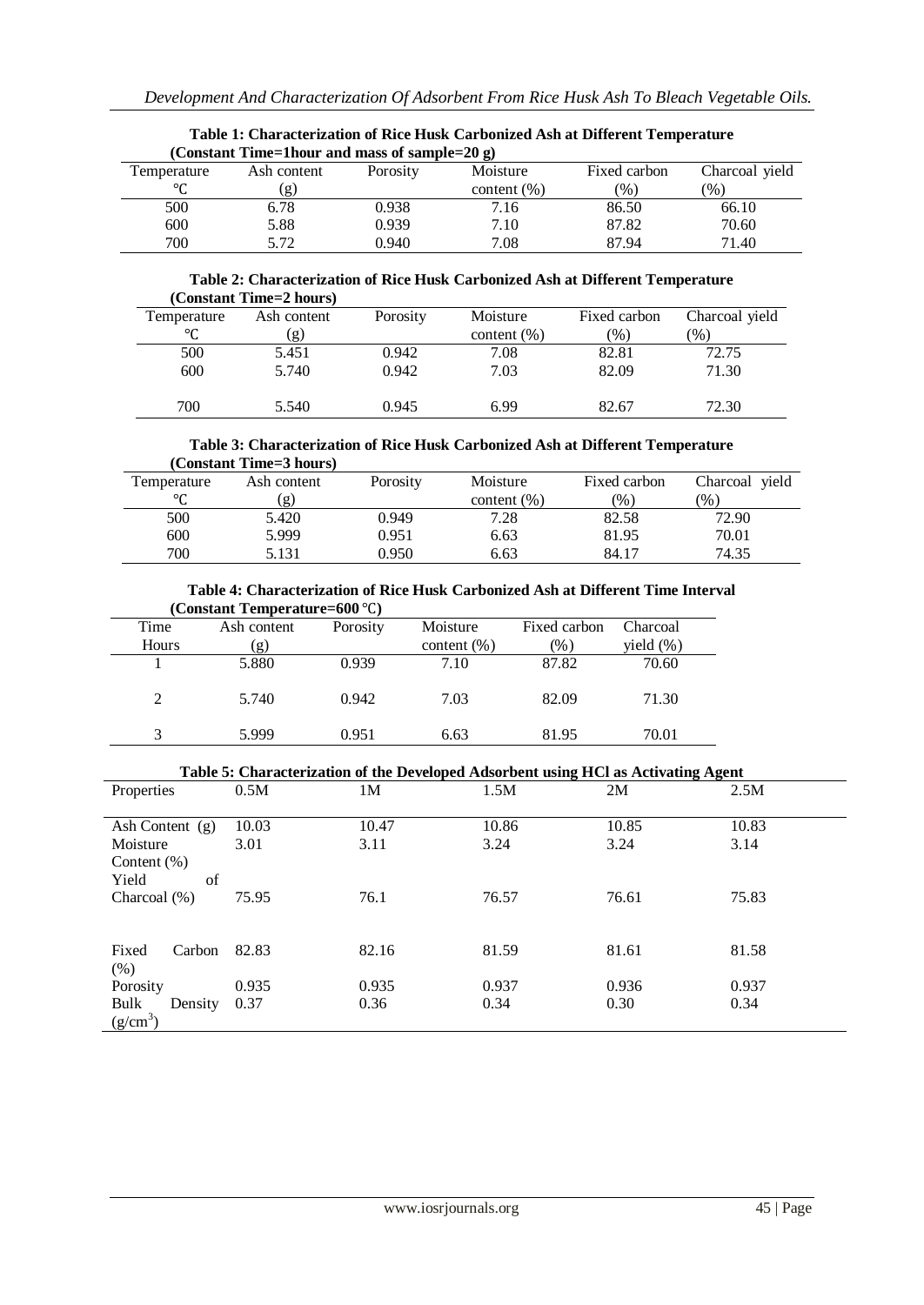

Figure 1: The Effect of Varying Concentration of HCl Acid Pre-treated RHA for Bleaching of Groundnut Oil.



Figure 2: The Effect of Varying Concentration of HCl Acid Pre-treated RHA for Bleaching of Palm Kernel Oil.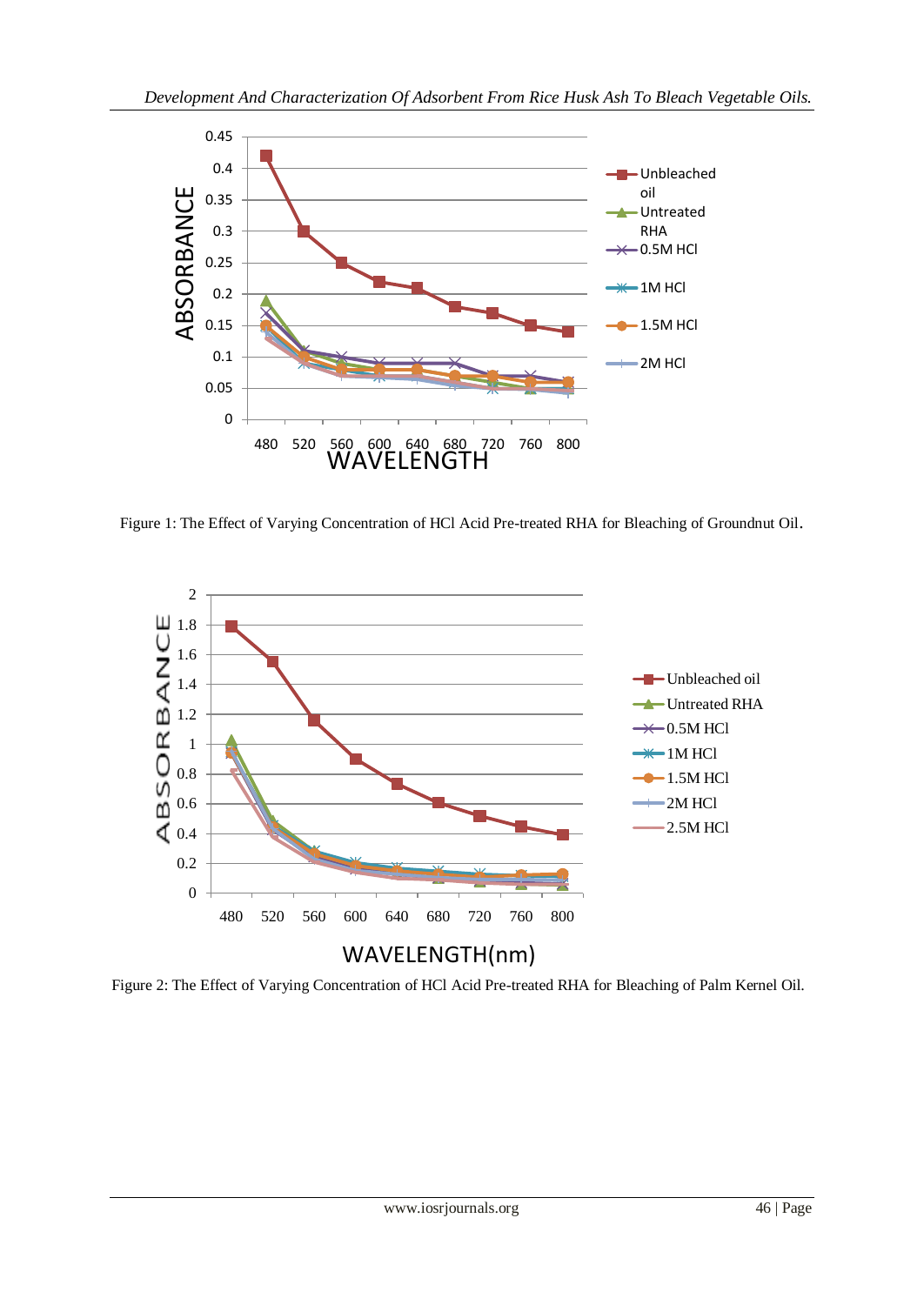

Figure 3: The Effect of Varying Concentration of HCl Acid Pre-treated RHA for Bleaching of Palm Oil.

# **IV. Discussion Of Results**

 The physical appearance of untreated rice husk was seen to be brownish before pre-treatment. After pretreatment, it was seen to be light yellowish in colour due to the concentration of acid added to the husk. The light yellowish colour indicates that the pre-treatment of the rice husk has increased the surface area of the rice husk after treatment.

 Table 1 represents the effect of carbonization temperatures at constant carbonization time of 1 hour on the analytics of carbonized rice husk. It can be observed from table 1 that as carbonization increases from 500- 700℃, the ash content of the rice husk decreased from 6.78-5.72. The reduction in ash content with increase in temperature can be attributed to the effect of an increase in the temperature of the muffle furnace. The shrinkage of the ash present in the furnace increases the dielectric loss factor due to an increase in temperature of the rice husk burned inside the furnace. Also presented in table 1, is the effect of temperature on the porosity of the carbonized rice husk. The result shows that an increase in temperature resulted into increase in porosity of the carbonized rice husk.

 Table 2 represents the effect of carbonization temperatures at constant carbonization time of 2 hours on the analytics of carbonizing rice husk ash. It can be observed from this table that as carbonization increases in temperature from 500-600 ℃, the ash content of the rice husk increases from 5.451-5.740. The increase in ash content with an increase in temperature can be attributed to the effect of shrinkage of the burning husk due to reactivity and its pozzolanic properties. Also the carbon content present in the ash also decreases with an increase in the ash content. In other words some carbon present in the ash turn into ash in order to increase the silica content present in the ash. At 600-700 ℃, the ash content of the rice husk decreases from 5.74-5.54. The reduction in the ash content with an increase in temperature can be attributed to the effect of shrinkage of the ash present in the muffle furnace and also the silica content is transferred from amorphous stage to crystalline stage. It also increases the dielectric loss factor due to an increase in temperature of the rice husk. Also presented in table 2, is the effect on the porosity of the carbonized rice husk. An increase in temperature leads to an increase in the porosity of the carbonized rice husk at a constant time interval.

 Table 3 represents the effect of carbonization temperatures at constant carbonization time of 3 hours on the analytics of carbonizing rice husk ash. It can be observed from this table that as carbonization increases in temperature from 500-600 ℃, the ash content of the rice husk increases from 5.420-5.999. The increase in ash content with an increase in temperature can be attributed to the effect of shrinkage of the burning husk due to reactivity and pozzolanic properties. Also the carbon content present in the ash also decreases with an increase in the ash content i.e. some of the carbon content was converted into ash content which enables the ash to increase with a decrease in the carbon content. At 600-700 ℃, the ash content of the rice husk decreases from 5.999-5.131. The reduction in the ash content with an increase in temperature can be attributed to the effect of shrinking of the ash present in the furnace and also the transformation from amorphous to crystalline silica. Also, an increase in porosity of the carbonized rice husk resulted on the increase in temperature at constant time interval.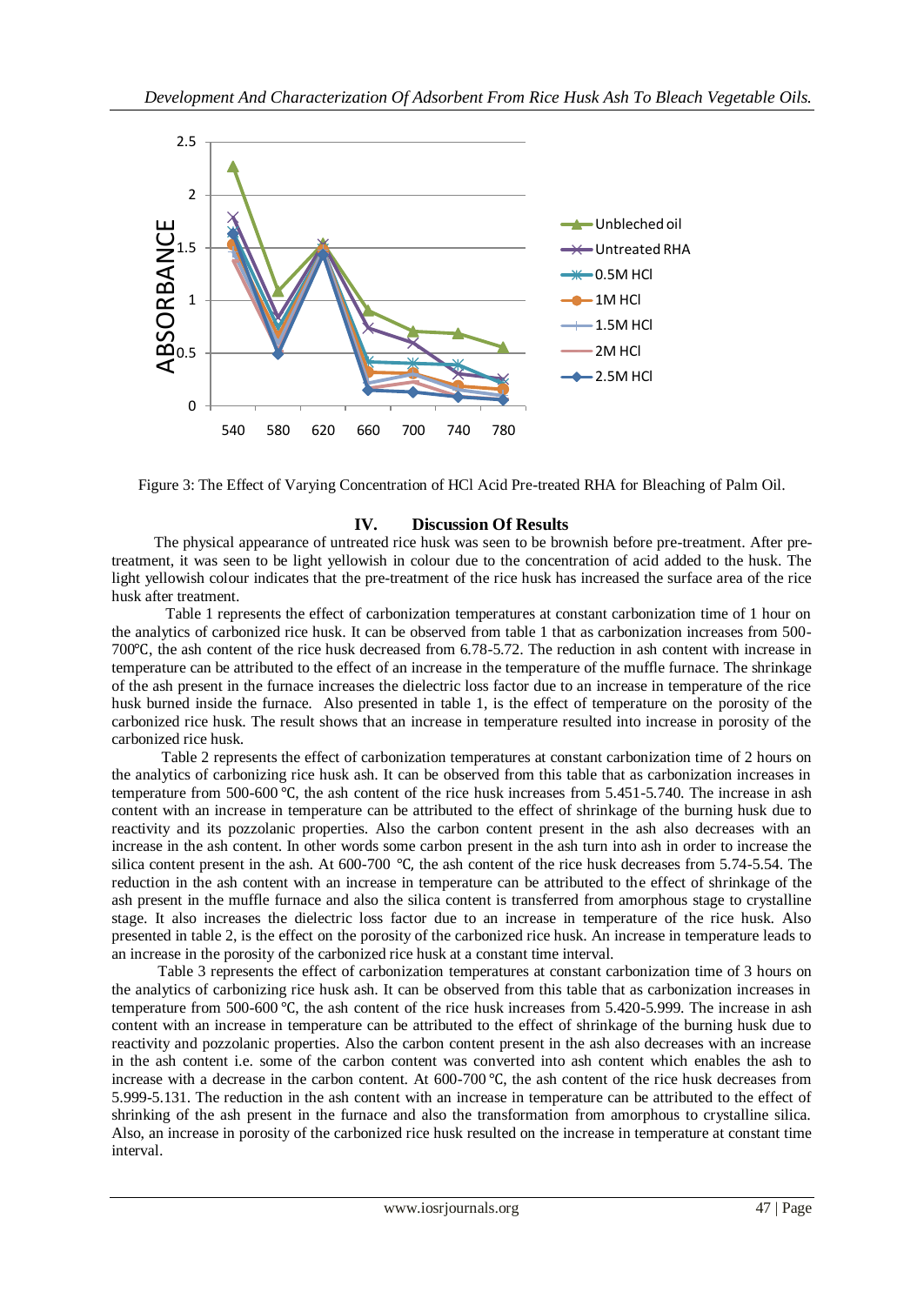Table 4 represents the effect of carbonization time at constant temperature of 600 °C, on the analytics of carbonizing rice husk ash. It is observed that the optimum burning temperature of the carbonized rice husk was given to be 600 ℃, because it yields the best ash content, carbon content and its porosity during the analysis at different time interval ranging from 1-3 hrs. The best optimum time was also observed to be 3 hrs based on the ash content, carbon content and porosity. At 1 hr, the carbon content was higher than that of 2 hrs and that of 2 hrs was higher than that of 3hrs. It simple means that at 3 hrs, the carbon content present in the ash at 1hr and 2 hrs were converted into ash which enables the ash content to increase from 5.88-5.99 g. The result also point out that high amorphous silica was produced (Nair *et al.,* 2006).

 Table 5 represents the characterization of the developed Adsorbent using HCl as Activating Agent. It is observed that at constant temperature of 600 ℃ and constant time of 3hrs, 1.5M HCl of the pre-treated sample exhibit the highest ash content compared to the various pre-treated concentrations and yield a porosity of 0.937. The carbon content of the sample decreases with an increase in the ash content due to the temperature and burning time effect. 2.5M concentration also exhibit higher properties after the concentration of 1.5M. 0.5M exhibit the lowest properties compared to the other concentrations of the pre-treated samples.

 Results obtained on the effect of varying concentration of HCl acid pre-treated RHA for bleaching of vegetable oil are presented graphically.

 Figure1 represents the effect of varying concentration of HCl acid pre-treated RHA for bleaching of groundnut oil. It is observed that there is a large difference between the bleached oil and the unbleached oil. An increase in absorbance leads to a decrease in the wavelength of the oil. The increase in absorbance resulted into an increase in concentration. This is due to the pigment and chromophones present in the oil. The optimum bleaching concentration that yields the best bleaching potential among the bleaching agent from 0.5M-2.5M is observed to be 2M. 2M bleached the oil effective than the other concentration of the acid with a decrease in absorbance. Absorbance is the different between bleached oil and unbleached oil.

 Figure 2 represents the effect of varying concentration of HCl acid pre-treated RHA for the bleaching of palm kernel oil. It is observed that the absorbance increases with a decrease in the wavelength. Also, the absorbance increase with increase in the concentration of an acid due to pigment and chromophones. The absorption is not proportional to the wavelength therefore; increase in wavelength does not increase the rate of absorption. The optimum bleaching concentration that yields the best bleaching potential among the bleaching agent is observed to be 2.5M. 2.5M of the sample bleached the oil faster than the other concentration of the acid at a constant temperature and time interval.

 Figure 3 represents the varying concentration of HCl acid pre-treated RHA for the bleaching of palm oil. It is observed that the wavelength increases from 540-800 nm and the rate of absorbance decreases 2.3-1.4 for all acid concentration. The reduction in absorbance with increase in wavelength can be attributed to the concentration of the acid due to pigment and chromophones (due to the electrons in the chemical bonds only absorb certain wavelength of light). At 620 nm, the rate of absorbance is observed to be 1.5 that is to say the absorbance of 620 nm, is greater than that of 580 nm. It was observed from the graph that untreated sample exhibit the highest absorbance as the wavelength increases. In general, 2.5M HCl pre-treated sample exhibit the optimum bleaching potential at constant temperature and time interval compared to the other concentrations from 0.5-2M HCl samples.

The mean bulk density of the untreated RHA was determined to be 2088.9 kg/ $m<sup>3</sup>$  which confirm the literature review value ranging from 2000-2300 kg/m<sup>3</sup> (Velupillai et al., 1997).

# **V. Conclusion**

 The research aimed at the development and characterization of adsorbent from rice husk ash to bleach vegetable oils was successfully carried out. The following conclusion can be drawn out from the research work.

- The preparation of the rice husk ash by acid leaching of the rice husk (using 0.5M to 2.5M HCl with mixing ratio of 1 gram to 10 ml of rice husk) followed by calcinations at 600 ℃, the best acid concentration for the bleaching of the oil was found to be 2M for groundnut oil and 2.5M for both palm oil and palm kernel oil.
- Acid treatment improved the bleaching power of the rice husk ash.
- The bulk density of the RHA was found to be 2088.9 kg/ $m<sup>3</sup>$
- The best temperature for calcinations of the rice husk was given as 600 ℃ for 3 hours to produce the ash in an amorphous phase and not crystalline phase based on literature and ash content.
- It was also noted that an increase in the absorbance lead to a decrease in the wavelength in nm and the unbleached rice husk ash exhibit the best amount of absorbance followed by untreated rice husk ash.
- The results presented graphically indicate that the untreated and pre-treated samples (from 0.5M-2.5M HCl) falls close to each other and the gap between them is slightly small and also below the untreated oils.